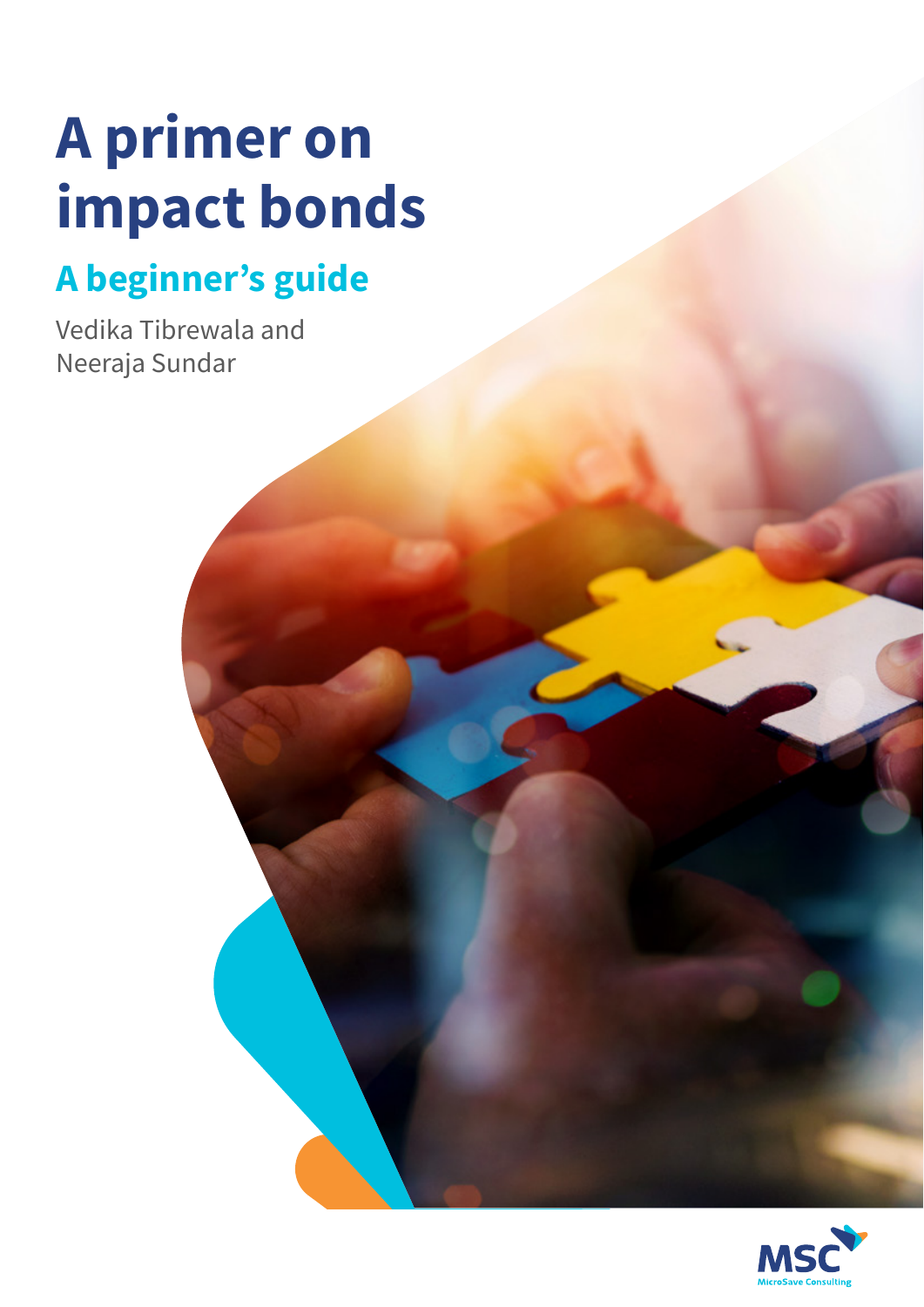Governments across the world face the devastating economic repercussions of COVID-19. The public sector struggles with tight budgetary constraints as the demand for efficient welfare services and economic revival increases. Impact bonds can emerge as a solution that eases the burden of governments worldwide. They are a results-based financing mechanism that draws private capital into the development sector. Worldwide, the private sector has invested USD 437.27 million up-front capital through 216 impact bonds. Each bond, valued at USD 3.12 million, has served 12,457 beneficiaries.

Over the past two decades, governments and multilateral organizations have used results-based financing to direct funds effectively to populations in need. The World Bank defines result-based financing as "an umbrella term referring to any program or intervention that provides rewards to individuals or institutions after agreed-upon results are achieved and verified." Impact bonds are a form of result-based financing.

### **What are impact bonds?**

An impact bond is a multi-stakeholder contractual partnership between public and private organizations or among private organizations. These bonds seek to fund social services programs to fund services against a socially driven mission to achieve intended developmental goals or outcomes within a stipulated period. An impact bond usually involves an outcome funder, a risk investor, a service provider, and an intermediary. The roles of each of these stakeholders are described below:

# **Outcome payer:**

The outcome payer selects the developmental cause, sets outcomes to be achieved in a development intervention, and defines the timeline. They provide funding to achieve the intended impact and outcomes. A social impact bond can have a government as an outcome payer, while a philanthropic organization or donor generally funds development impact bonds.

# *D* Risk investor:

A private investor provides upfront or working capital for the impact bond. The outcome payer provides the principal and interest to the investor only after the project achieves the desired results and the evaluator verifies them. Stakeholders decide the rate of interest based on the results. If the bond fails to complete the predefined goals, the investor loses money.

## **The service provider:**

Typically, service providers are non-governmental organizations (NGOs), private service providers, or consortiums. They use capital provided by the risk investor to work on-ground and deliver the outcomes defined in the contract.

#### **The intermediary:**

This stakeholder brings together all players in an impact bond. It builds an optimal contract as per the requirements and capabilities of the outcome payer, the risk investor, and the service provider. The intermediary often handles the flow of funds from the risk investor to the service provider and from the outcome payer to the risk investor.

# <sup>裳</sup>字。The evaluator:

The evaluator is an independent or third-party organization that monitors and evaluates the progress of the bond against the predefined outcomes.

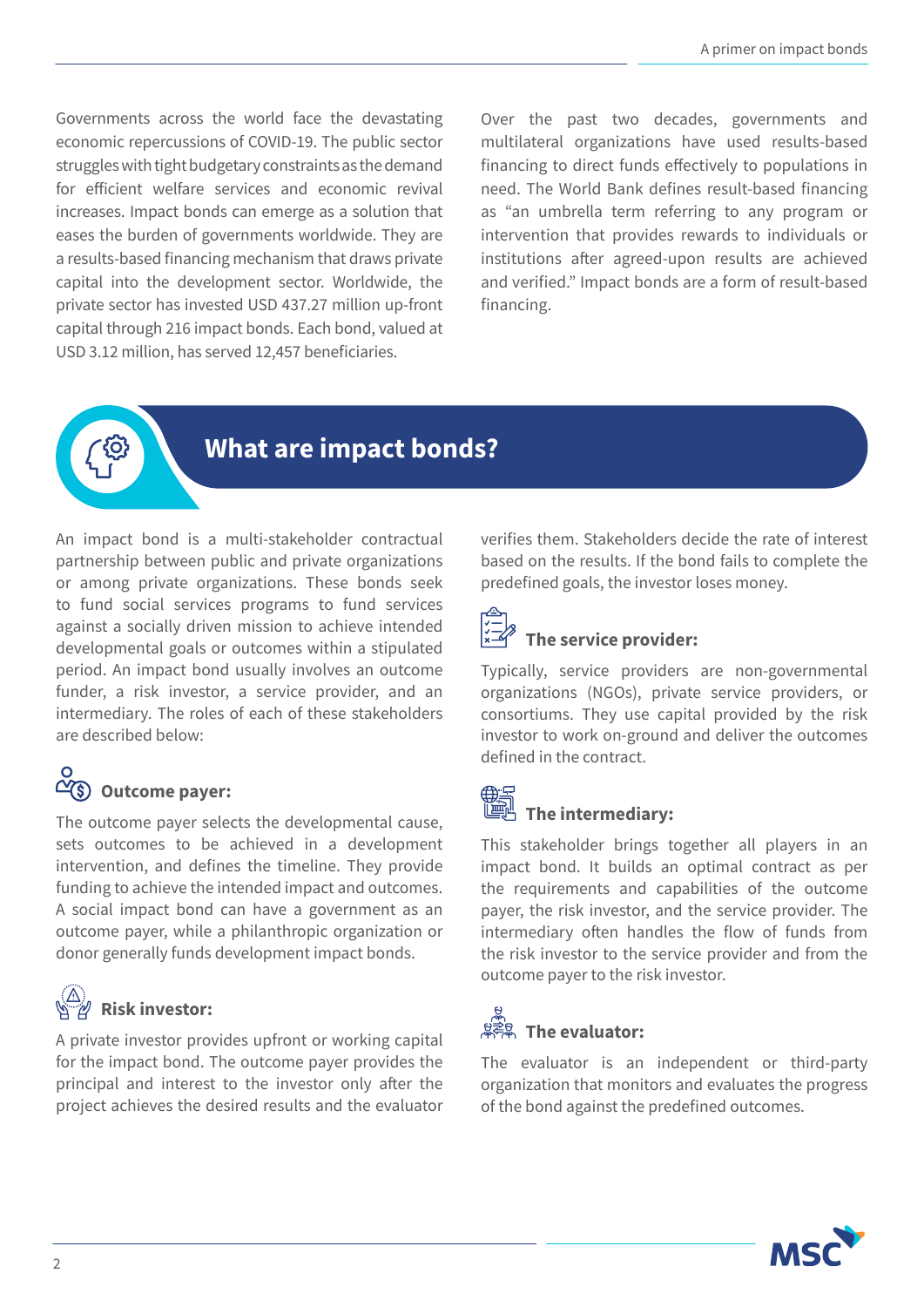#### **How did impact bonds come about?**

The United Kingdom issued the first impact bond of the world, the [Peterborough Social Impact Bond,](about:blank) in 2010. It sought to reduce the chance for criminal offenders with short sentences to relapse into crime. Such people often left prison with limited support services or employment and consequently reoffended. [Social Finance](about:blank) helped raise<sup>1</sup> GBP 5 million to address this problem through a consortium of government partners. The objective was to address the needs of offenders through various support services to help stop the cycle of reoffending.

The Ministry of Justice of the UK government declared the bond a success in 2017, seven years after its launch. The bond reduced reoffending rates by 9%, compared to a national control group. This number was higher than the targeted 7.5%. Consequently, all 17 investors received their principal with 3% annual interest for the investment period. This impact bond marked a watershed moment for innovative financing tools worldwide. [More than 200 impact bonds have been](https://www.brookings.edu/research/social-and-development-impact-bonds-by-the-numbers/) [launched since 2010, with around 19 bonds issued](https://www.brookings.edu/research/social-and-development-impact-bonds-by-the-numbers/) [for projects in developing countries.](https://www.brookings.edu/research/social-and-development-impact-bonds-by-the-numbers/)

The infographic below illustrates the first social impact bond issued by the Department of Justice of the UK government in Peterborough.



Figure 1: Illustration of the first impact bond in Peterborough, UK

Social Finance, the intermediary and designer of the Peterborough Social Impact Bond, brought together the project's stakeholders. [These included](https://www.civilsociety.co.uk/news/peterborough-social-impact-bond-investors-repaid-in-full.html) [the Department of Justice as the outcome payer, and](https://www.civilsociety.co.uk/news/peterborough-social-impact-bond-investors-repaid-in-full.html)

[the Rockefeller Foundation, Barrow Cadbury Trust,](https://www.civilsociety.co.uk/news/peterborough-social-impact-bond-investors-repaid-in-full.html) [and The CowPat Trust, among many others, as risk](https://www.civilsociety.co.uk/news/peterborough-social-impact-bond-investors-repaid-in-full.html) [investors](https://www.civilsociety.co.uk/news/peterborough-social-impact-bond-investors-repaid-in-full.html).

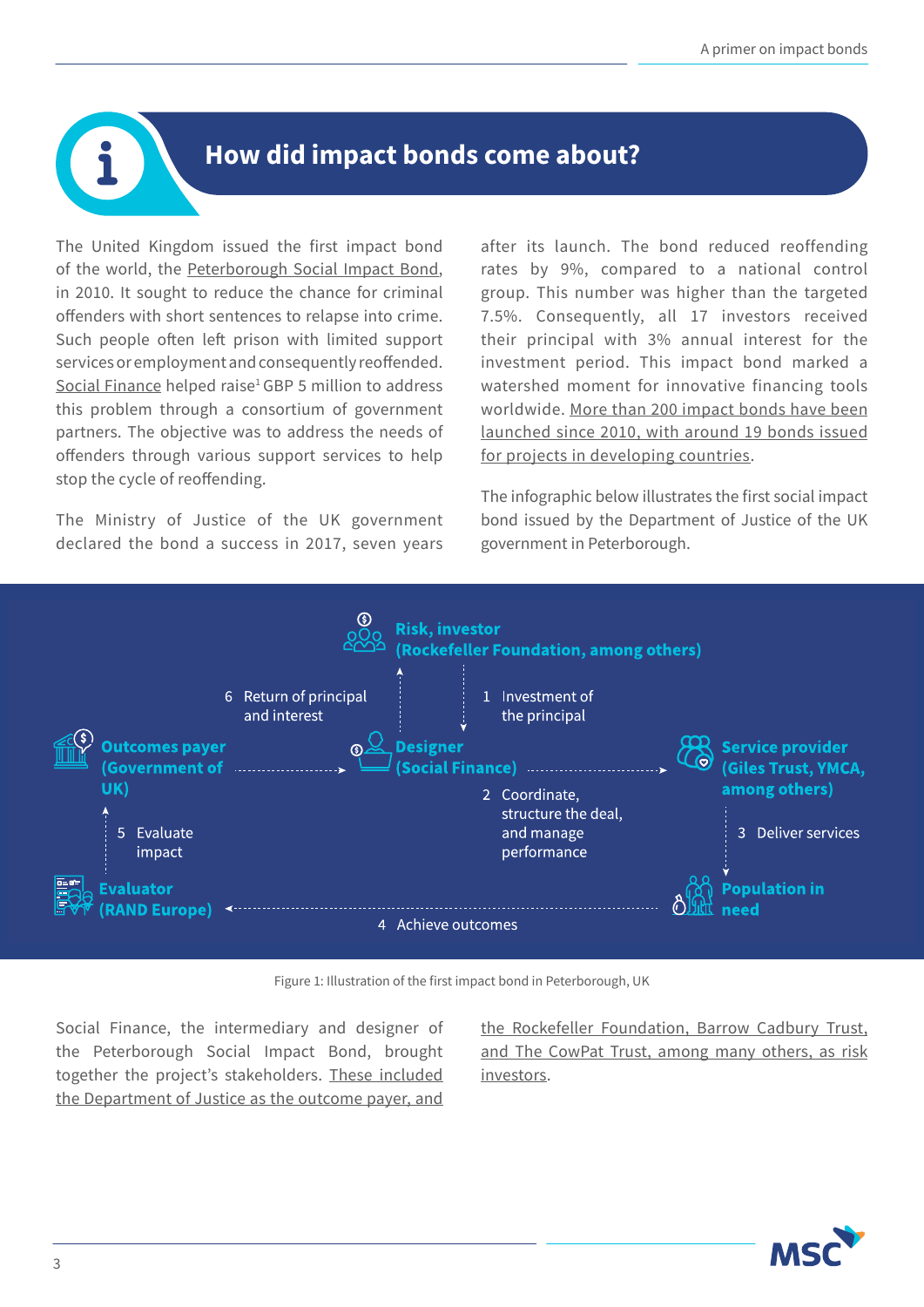

#### **How do impact bonds work?**

An essential component of an impact bond is deciding the outcome metrics and the related pricing and reward structure. For example, if a bond seeks to achieve better education outcomes, stakeholders must first agree on the specific measurements and targets, including attendance and retention rates and learning outcomes as judged by standardized testing. The risk investor and outcome payer should also agree on the rates of return determined by the achievement of outcomes.

If the outcome payer among other stakeholders considers a project's outcomes successful, they can refinance the bond to serve a larger population rather than returning the principal and interest. The government or outcome payer can also step in and directly fund the expansion of services as the model has been tested.

Each stakeholder benefits from the structure of impact bonds. The service provider receives funds

for the interventions and the freedom to tweak their interventions as the risk investor focuses on the outcomes. The risk investor receives the principal invested with interest, ranging from 1% to 20%.<sup>1</sup> They can also capitalize on the goodwill generated from investing in projects that further social progress. The outcome payer bears no risk in this model, which eases their fiscal constraints and provides a source of alternative funding for the social sector. This model enables governments to deploy scarce resources for innovative and successful development interventions optimally.

This structure emphasizes serving the population in need. The structure of impact bonds ensures that risk investors encourage service providers to offer optimal service, which benefits the population in need. While this is the most commonly used structure for impact bonds, structures are subject to the participation levels of stakeholders, and their requirements vary accordingly.



### **Are impact bonds the future of social development financing?**

Impact bonds have gained traction over the past decade due to their many advantages. We discuss some below.



#### **1. Encourages tailored solutions**

Challenges in the social sector are usually complex and need customized and targeted solutions. Moreover, governments of developing countries lack effective procurement processes to deploy innovative solutions. The structure of an impact bond allows the service providers to innovate and customize. At the same

time, the government or outcome payer is concerned primarily with the outcomes.



#### **2. Focuses on results**

All stakeholders involved in the impact bond understand that the return of their investment depends on the outcomes and not the effort alone. A minimal effort that fails to achieve desired outcomes is not rewarded. Consequently, the drive to achieve targeted outcomes ensures the authenticity of data collected and rigorous evaluation of the impact. This helps establish real progress on the ground.

<sup>&</sup>lt;sup>1</sup> [Findings from 50 completed impact bonds out of all 216 impact bonds issued so far](https://www.brookings.edu/research/are-impact-bonds-delivering-outcomes-and-paying-out-returns/)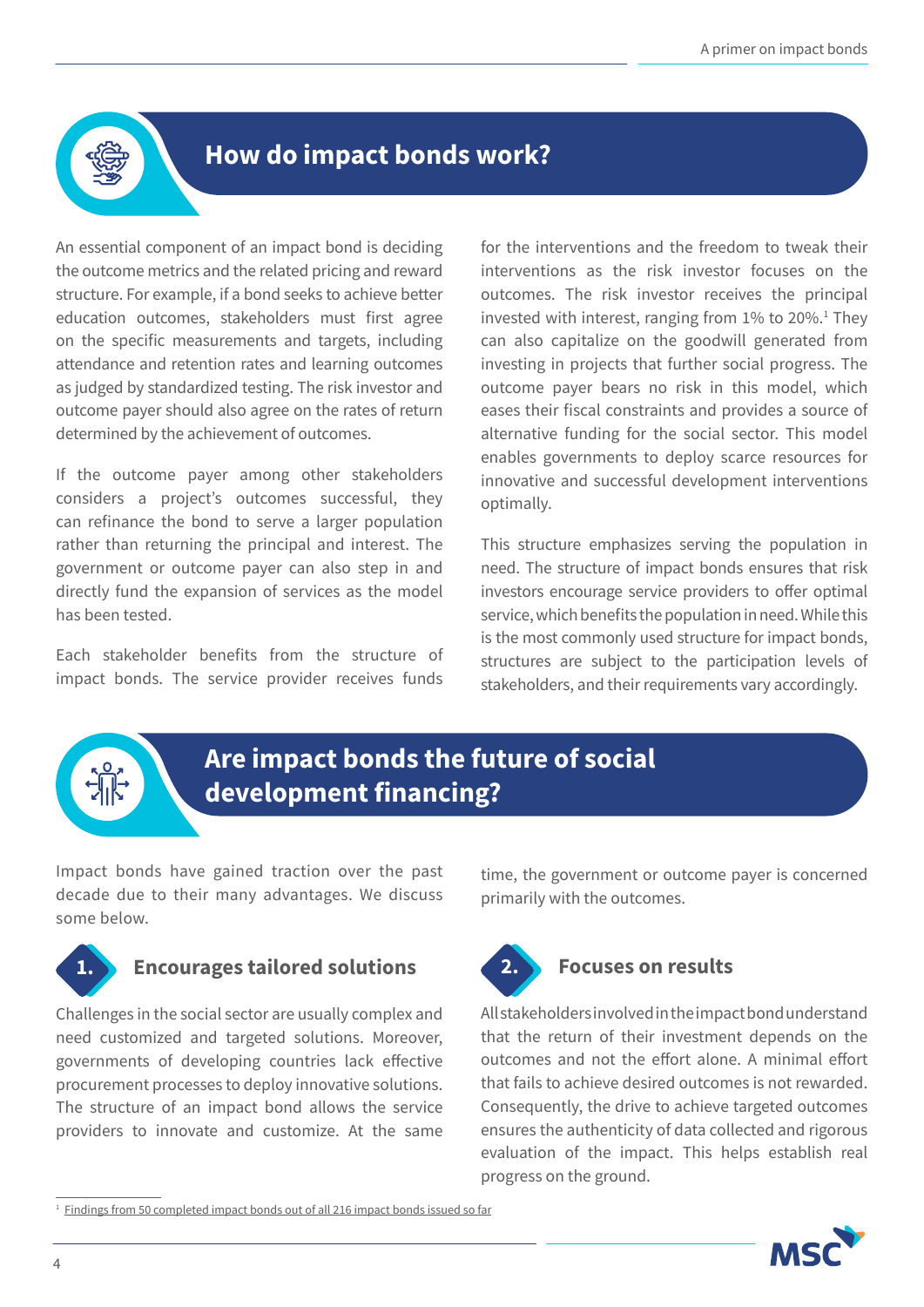

#### **3. Attracts private investment**

The most significant benefit of impact bonds is their ability to attract socially driven private investors into sectors where outcome-based financing has proven successful. Many private organizations are attracted to the "double bottom line"—the return of their investment with interest and the added benefit of contributing to a social cause. Such investors help plug financing gaps and address development issues.



#### **4. Even when the project fails, the model works**

[The US had to discontinue its first social impact bond](https://www.frbsf.org/community-development/files/rikers-island-first-social-impact-bond-united-states.pdf) [early due to unsatisfactory results. However, even in](https://www.frbsf.org/community-development/files/rikers-island-first-social-impact-bond-united-states.pdf) [this case, the mechanism worked as intended.](https://www.frbsf.org/community-development/files/rikers-island-first-social-impact-bond-united-states.pdf) When the project evaluator revealed that services did not achieve the set metrics or goals, the risk investors bore the loss, and the government saved public finances.

Stakeholders must refinance, expand, and duplicate impact bonds for them to flourish in a dynamic ecosystem. Several factors reinforce the value of impact bonds in today's world. These include the increasing commitment of the public sector to innovation, data, and evidence-based policies, the ability of the social sector to develop promising interventions for social issues quickly, and ample risk appetites of risk investors.

MSC will design impact bonds and advise governments, private investors, institutional investors, and multilateral institutions. We seek to converge the investment goals of these stakeholders to achieve meaningful social outcomes. [Our sectorial and advisory expertise,](https://www.microsave.net/wp-content/uploads/2021/07/210712_Corporate-Brochure.pdf) [obtained through projects with multiple governments,](https://www.microsave.net/wp-content/uploads/2021/07/210712_Corporate-Brochure.pdf) [institutions, and philanthropic organizations, is ideal for](https://www.microsave.net/wp-content/uploads/2021/07/210712_Corporate-Brochure.pdf) [achieving the desired social impact](https://www.microsave.net/wp-content/uploads/2021/07/210712_Corporate-Brochure.pdf).

[MSC's Catalytic Finance practice will turbo-charge the](https://www.microsave.net/expertise/catalytic-finance-practice/) [impact investing space with its ability to facilitate,](https://www.microsave.net/expertise/catalytic-finance-practice/) [structure, and execute multi-stakeholder partnerships.](https://www.microsave.net/expertise/catalytic-finance-practice/) The practice will accelerate purposeful private sector investments to achieve lasting impact solutions.

Do you want to work with us or seek more information on our ideas and practice? Feel free to reach out, and we will be happy to explore the possibilities with you. Follow this space to find out which sectors we believe are best suited for impact bonds.